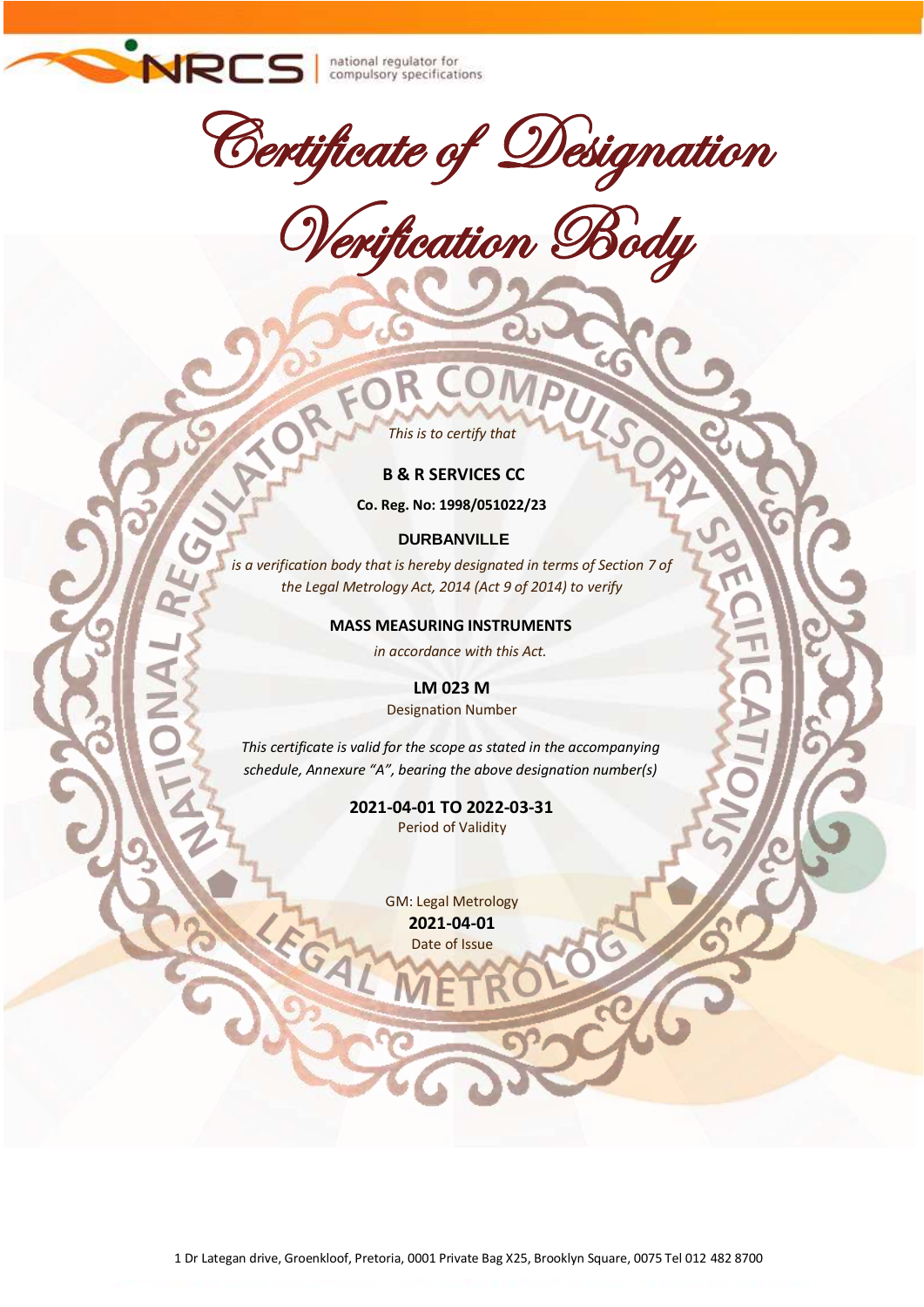

# **ANNEXURE A**

## **SCHEDULE OF DESIGNATION**

#### **LEGAL METROLOGY NUMBER: LM 023 M**

| Registered Name of Body                                                                                                                                                |                               |                                    |                |                                                           |                                  |
|------------------------------------------------------------------------------------------------------------------------------------------------------------------------|-------------------------------|------------------------------------|----------------|-----------------------------------------------------------|----------------------------------|
| <b>B &amp; R SCALE SERVICES CC</b>                                                                                                                                     |                               |                                    |                |                                                           |                                  |
| Co. Reg. No: 1998/051022/23                                                                                                                                            |                               |                                    |                |                                                           |                                  |
| <b>DURBANVILLE</b>                                                                                                                                                     |                               |                                    |                |                                                           |                                  |
| <b>Permanent Address of Body</b><br><b>Postal Address:</b>                                                                                                             |                               |                                    |                |                                                           |                                  |
| Unit 5, New Tech Park<br><b>Lilie Street</b><br>Durbanville<br>7550                                                                                                    |                               | P O Box 242<br>Durbanville<br>7551 |                |                                                           |                                  |
| <b>Authorized Person:</b>                                                                                                                                              | Tel:                          | (021) 975-2902                     |                | Issue No.:                                                | 2021/01                          |
| Mr. DJ Beecroft                                                                                                                                                        | Fax:<br>(021) 975-3283        |                                    | Date of Issue: | 01 April 2021                                             |                                  |
| (Technical Manager)                                                                                                                                                    | beecroft@mweb.co.za<br>Email: |                                    | Expiry Date:   | 31 March 2022                                             |                                  |
| YOU ARE HEREBY DESIGNATED TO VERIFY INSTRUMENTS IN THE FOLLOWING CATEGORIES                                                                                            |                               |                                    |                |                                                           |                                  |
| <b>SCOPE OF DESIGNATION</b>                                                                                                                                            | <b>RANGE</b>                  |                                    |                | <b>ACT, REGULATIONS</b>                                   | <b>STANDARDS, SPECIFICATIONS</b> |
| Non-automatic self-indicating scales:                                                                                                                                  |                               |                                    |                | Legal Metrology Act, 2014<br>(Act 09 of 2014)             |                                  |
| Self-indicating digital scales (excluding<br>vehicle scales)<br>Non-automatic conventional non-self-<br>indicating scales:<br>Compound lever scales (excluding vehicle |                               |                                    |                | Legal Metrology Regulations 2017<br>Regulations 84 and 90 |                                  |
| scales)                                                                                                                                                                | 1 kg to 3 000 kg              |                                    |                | <b>SANS 1649</b>                                          |                                  |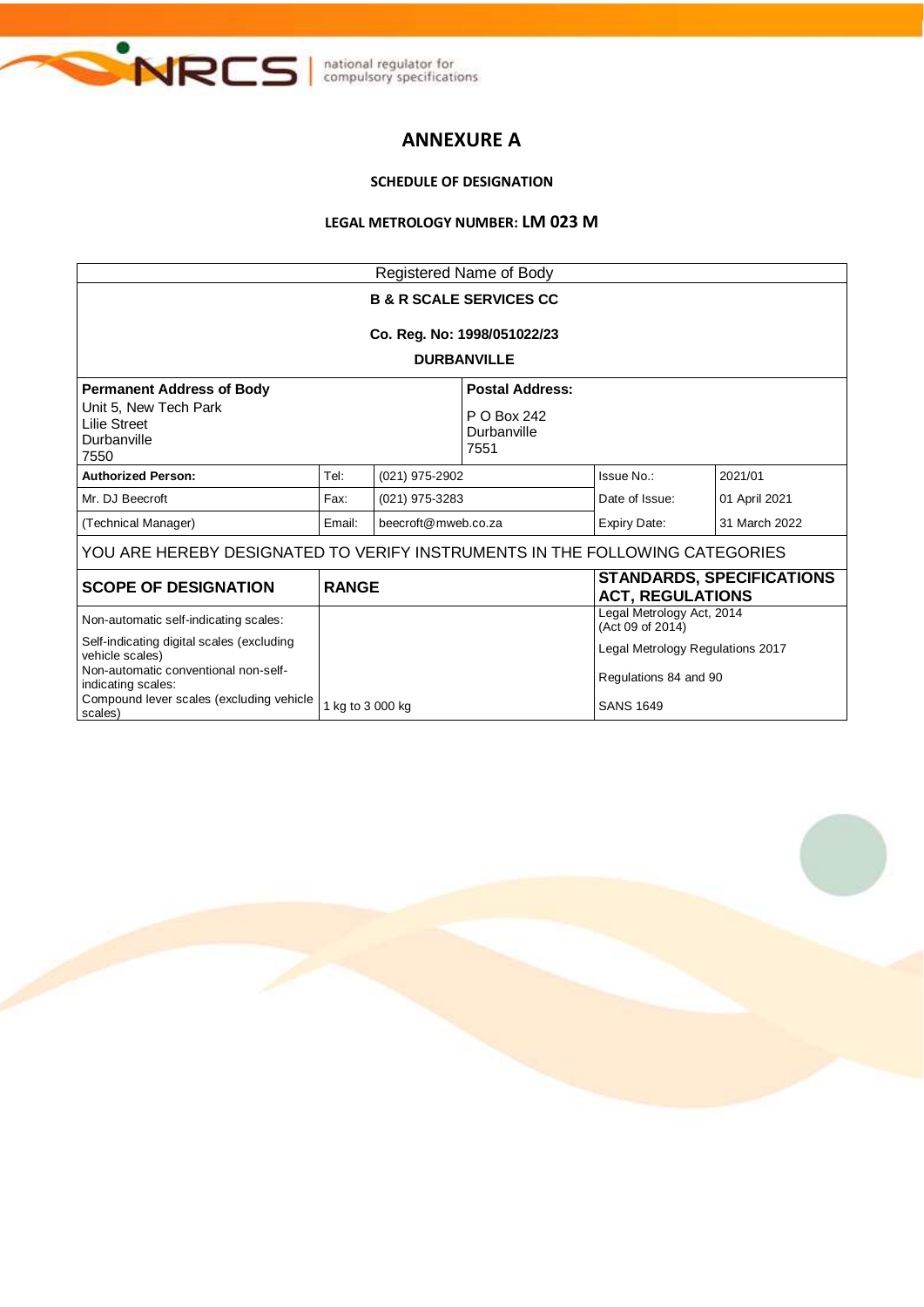

# **ANNEXURE B LM 023 M**

## **List of Verification Officers**

| Surname         | <b>Full Names</b> | Title | <b>ID Number</b> | Certificate Number | Categories as per Certificate |
|-----------------|-------------------|-------|------------------|--------------------|-------------------------------|
| <b>Beecroft</b> | Alan Arthur       | Mr.   | 5505105085081    | M157               | A1. A2. E1. E2                |
| <b>Beecroft</b> | David John        | Mr.   | 5310255046086    | M156               | A1. A2. E1. E2                |